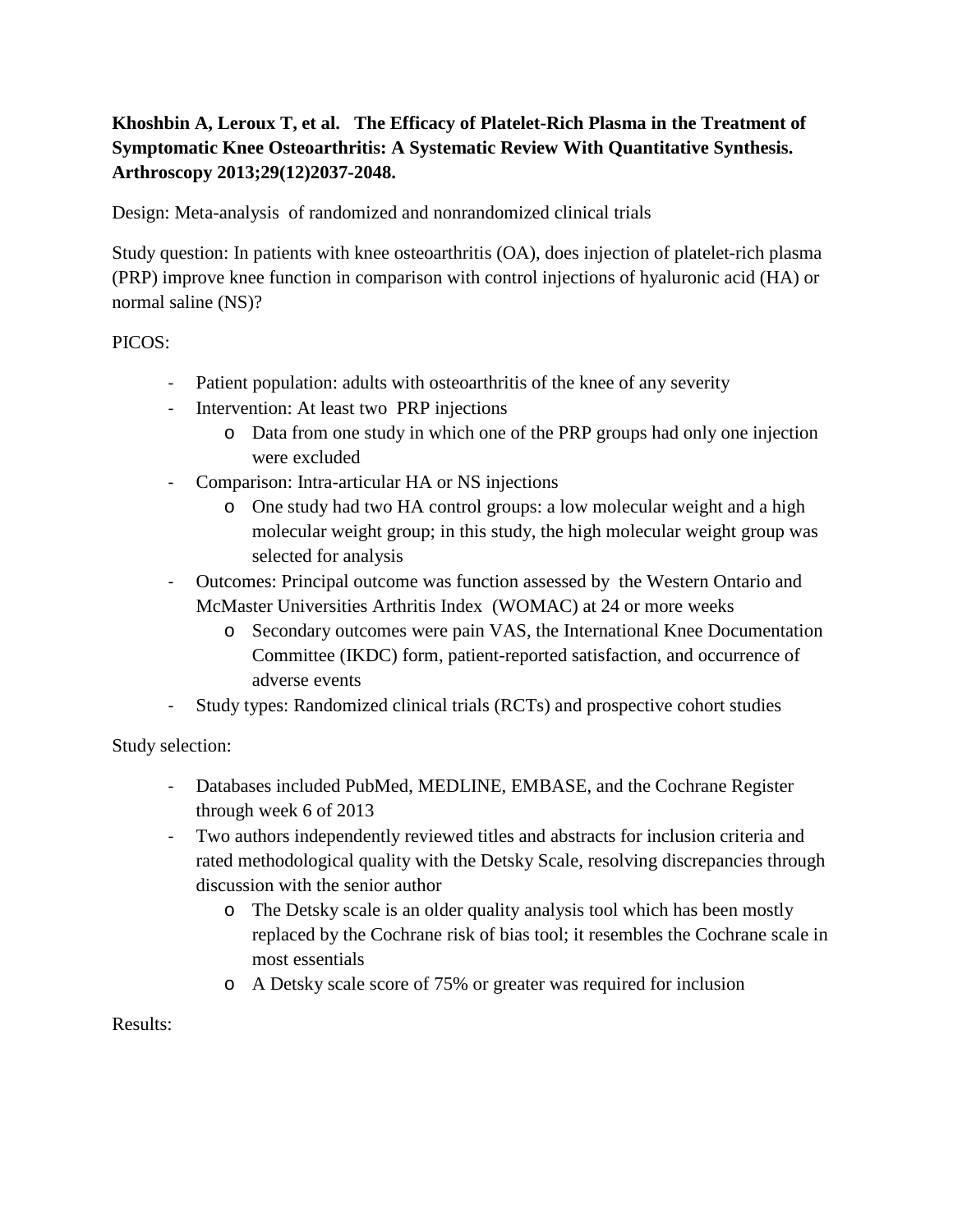- 157 abstracts were reviewed; after exclusion for insufficient followup, low level evidence, or inadequate data reporting, 6 studies, with 577 patients (625 knees) were included in a meta-analysis, five written in English and one in Chinese
	- o Four were RCTs and two were prospective cohort studies with comparable control groups
- The mean age of the PRP patients was 56, and 51.5% were men; the mean age of the control patients was 57, and 49.5% were men
- Five studies used the Kellgren-Lawrence Grading (KLG) scale and one used the Ahlback scale to grade OA severity
	- o Among the 5 studies using the KLG, 62 were grade 0, 123 were grade I, 127 were grade II, 63 were grade III, and 33 were grade IV
	- o In the one study using the Ahlback scale, 61 were grade 1, 28 were grade 2, and 5 were grade 3
- In 5 studies, the control injection was HA; in one study, it was NS
- Followup intervals varied among studies, but all reported functional outcomes at 24 weeks
	- o At 24 weeks, the overall WOMAC score from 4 studies with 318 patients favored PRP, with a mean difference of 18 points (95% CI from 8.3 to 27.75)
	- o The IKDC score also favored PRP in 3 studies with 289 patients, with a mean difference of 7.9 (95% CI from 3.72 to 12.08)
- At 24 weeks, the pain VAS from 2 studies with 198 patients did not differ between PRP and control injections
- At 24 weeks, there was no difference in perceived patient satisfaction in 2 studies with 198 patients
- Reporting of adverse events was uneven
	- o 2 studies reported no adverse events
	- o 1 study reported 19 adverse events with PRP but none with NS
	- o Another study reported 31 adverse events in the PRP group and 30 in the HA group
	- o 1 study lacked reporting of adverse events
	- o 1 study reported worsening of pain with PRP in 6 patients, resolving within two days
	- o Overall, more adverse events were reported with PRP than with control (8.4% vs 3.8%)

Authors' conclusions:

- Multiple sequential intra-articular PRP injections improve functional outcomes of WOMAC and IKDC at a minimum of 24 weeks in comparison with HA or NS
- However, pain VAS and patient satisfaction scores did not differ with PRP compared to control injection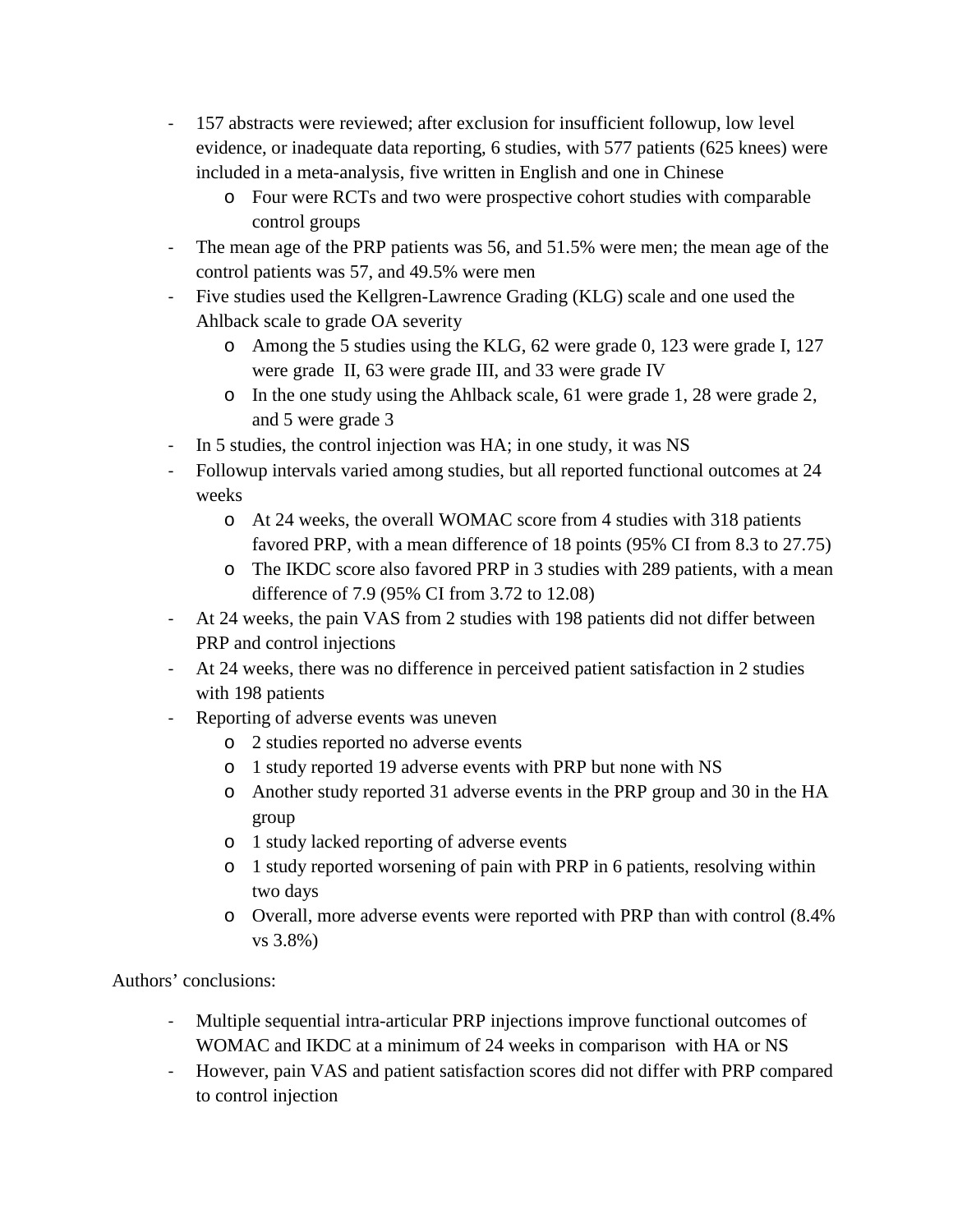- There may be more nonspecific adverse events with PRP than with control injection
- The review had some limitations
	- o Both RCTs and cohort studies were pooled, which could increase the risk of selection bias; however, only high quality studies using established outcome measures were included
	- o Small sample sizes could limit the power of the pooled analysis to detect treatment effects
	- o PRP preparation techniques are among the many potential sources of heterogeneity between studies

## Comments:

- The pooling of randomized with cohort studies can be somewhat remedied by removing the latter from the analysis
	- o Figure 2 displays the forest plots for the major outcomes
	- o For the WOMAC, Spakova 2012 is a cohort study, and its removal does not affect the estimate of treatment effect; a pooled effect size of 20.4 points is not different from one of 18 points:

|                                                                                                     |                             | <b>PRP</b> |     | Control           |       |    | <b>Mean Difference</b> |                                 | <b>Mean Difference</b> |  |
|-----------------------------------------------------------------------------------------------------|-----------------------------|------------|-----|-------------------|-------|----|------------------------|---------------------------------|------------------------|--|
| <b>Study or Subgroup</b>                                                                            | Mean                        | SD.        |     | <b>Total Mean</b> | SD    |    | <b>Total Weight</b>    | IV, Random, 95% CI              | IV, Random, 95% CI     |  |
| Cerza 2012                                                                                          |                             | 36.5 17.9  | 60  | 65.1              | 10.6  | 60 | 35.0%                  | -28.60 [-33.86, -23.34]         | ╼                      |  |
| Li 2011                                                                                             | 10 Z                        | 9.9        | 15  | 20.6              | 8.3   | 15 | 33.8%                  | $-9.90$ $-16.44$ . $-3.361$     | $-$                    |  |
| Patel 2013                                                                                          |                             | 30.5 25.9  | 50  | -53.1             | -17.9 | 46 |                        | 31.2% - 22.60 [-31.45, -13.75]  | —                      |  |
| Spakova 2012                                                                                        |                             | 18.9 14.1  | 60  | 30.1              | 16.6  | 60 | $0.0\%$                | $-11.20$ [-16.71, -5.69]        |                        |  |
| <b>Total (95% CI)</b>                                                                               |                             |            | 125 |                   |       |    | 121 100.0%             | $-20.41$ [ $-32.45$ , $-8.37$ ] |                        |  |
| Heterogeneity: Tau <sup>2</sup> = 100.50; Chi <sup>2</sup> = 19.14, df = 2 (P < 0.0001); $P = 90\%$ | 50<br>-25<br>25<br>-50      |            |     |                   |       |    |                        |                                 |                        |  |
| Test for overall effect: $Z = 3.32$ (P = 0.0009)                                                    | Favours PRP Favours control |            |     |                   |       |    |                        |                                 |                        |  |

- o
- o For the IKDC, Filardo 2015 also analyzed the effect of PRP on knee OA, and when it is included in a meta-analysis, the effect size for this outcome is only

## 6.22 points:

|                                                                                                           |                             | <b>PRP</b> |     | Control           |           |     | <b>Mean Difference</b> |                                    | <b>Mean Difference</b> |
|-----------------------------------------------------------------------------------------------------------|-----------------------------|------------|-----|-------------------|-----------|-----|------------------------|------------------------------------|------------------------|
| <b>Study or Subgroup</b>                                                                                  | Mean                        | SD         |     | <b>Total Mean</b> | SD.       |     |                        | Total Weight IV, Random, 95% CI    | IV, Random, 95% CI     |
| Filardo 2012                                                                                              |                             | 64.3 16.4  | 54  | 61                | 18.2      | 55  | 25.6%                  | 3.30 [-3.20, 9.80]                 |                        |
| Filardo 2015                                                                                              | 65.                         | -16.1      | 94  | 63.5 17.1         |           | 89  | 31.2%                  | 1.50 [-3.32, 6.32]                 |                        |
| Kon 2011                                                                                                  |                             | 64 18.7    | 50  | 54                | 16        | 50. | 24.6%                  | 10.00 [3.18, 16.82]                |                        |
| Li 2011                                                                                                   |                             | 76.4 13.5  | 15  |                   | 63.2 11.9 | 15  | 18.5%                  | 13.20 [4.09, 22.31]                |                        |
| <b>Total (95% CI)</b>                                                                                     |                             |            | 213 |                   |           | 209 | 100.0%                 | 6.22 [1.01, 11.43]                 |                        |
| Heterogeneity: Tau <sup>2</sup> = 16.55; Chi <sup>2</sup> = 7.46, df = 3 (P = 0.06); l <sup>2</sup> = 60% | -20.<br>1'n<br>$-10$<br>-20 |            |     |                   |           |     |                        |                                    |                        |
| Test for overall effect: $Z = 2.34$ (P = 0.02)                                                            |                             |            |     |                   |           |     |                        | <b>Favours control Favours PRP</b> |                        |

- o Part C of Figure 2 combines Kon's cohort study with Patel's RCT; it does contain a significant error in reporting the PRP group's pain VAS as 4.6 rather than 2.54; when this is corrected, Kon is removed, and Patel is allowed to stand alone, an effect size of 2.06 points is the result in favor of PRP
- The authors do not show their quality assessments for the included studies, and there is no information about how they arrived at the evaluation that they were of high quality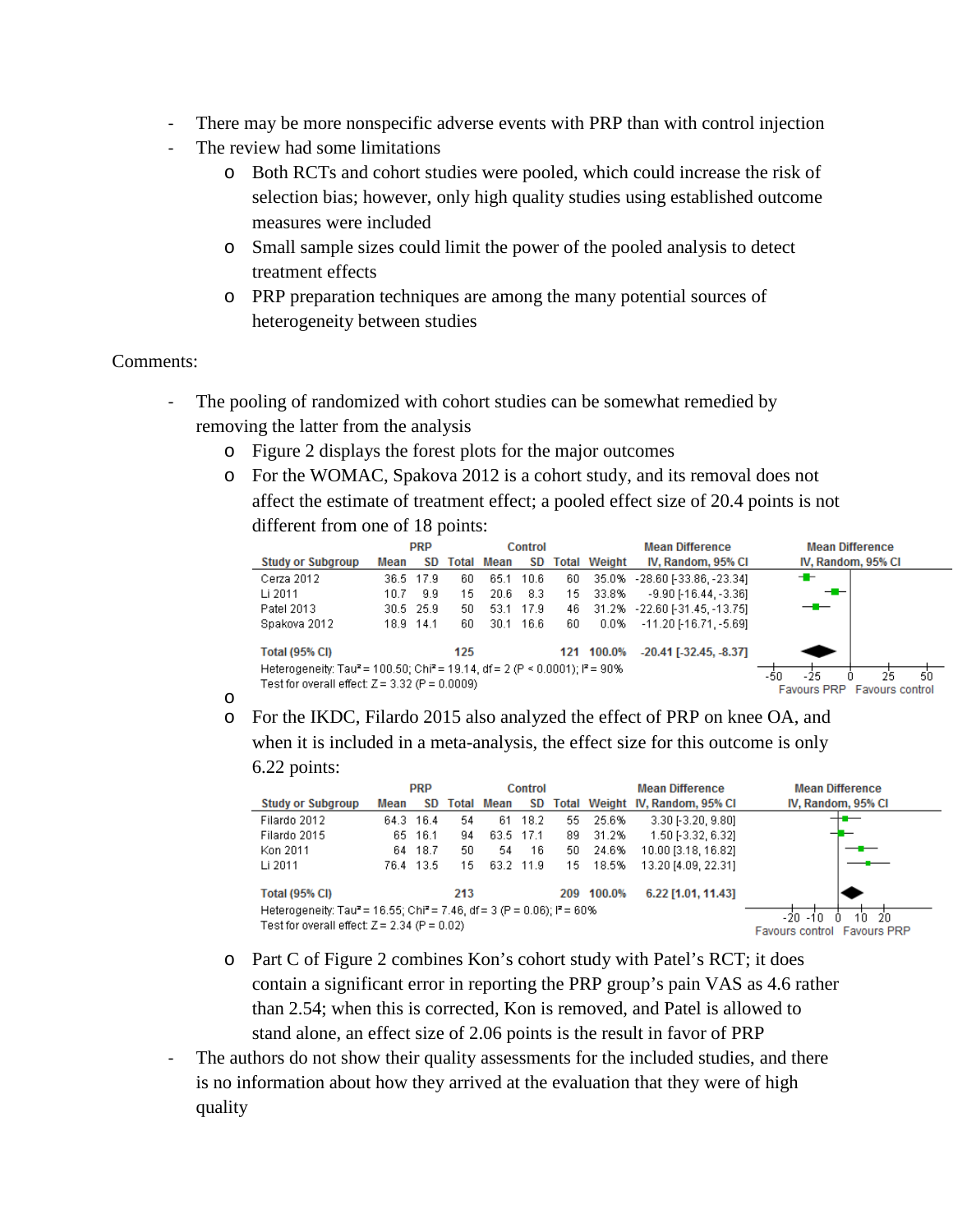- The omission of detail about the quality rankings casts considerable doubt on the strength of the meta-analysis, since one of the included studies (Cerza 2012) was probably not adequately randomized
	- o Cerza "randomized" consecutive patients by admission to the hospital, and only did platelet counts on those allocated to PRP; this may prevent selection bias but the allocation is considered quasi-randomized rather than randomized
		- Because only the PRP group had blood drawn for concentrating the platelets, the study cannot have been adequately blinded
	- o Patel probably randomized adequately by "computer-derived random charts," which is likely to mean that a random process was implemented; Patel also drew blood from both groups to maintain blinding
	- o Filardo 2012, one of the included studies, was adequately randomized and blinded; it favored PRP but the confidence interval included the null value for knee function
- Patel randomized patients into three groups: Group A had one PRP injection, Group B had two PRP injections, and Group C had a single NS injection; only Group B was included in the analysis of results
	- o Groups A and B had very nearly identical outcomes, and the comparison with NS does not greatly suffer from the choice of comparison group
- Different studies included patients with different grades of OA pathology
	- o Patel graded OA with the Ahlback system, while the other studies used KLG
	- o Patel's Table 1 shows 61 knees as grade 1, 28 as grade 2, and 5 as grade 3
	- o Ahlback grade 1 is joint space narrowing of less than 3 mm, and is about equivalent to KLG grade III; grade 2 is joint space obliteration, and is about equivalent to KLG grade IV
	- o Therefore the Patel study appears to have enrolled patients with more advanced OA, many of whom would be candidates for knee replacement
	- o However, nothing can be said about the potential for PRP to forestall the need for total joint replacement with advanced OA
- Patel used NS as the control while the others used HA; removing Patel from the pooled data on the WOMAC had no effect on the treatment effect; this is consistent with evidence from elsewhere that HA has little effect beyond placebo for OA
- Because of the overall uncertainty about the quality of all included studies, the level of current evidence is better rated as "some" than as "good"

Assessment: Marginally adequate meta-analysis which nevertheless supports a statement that there is some evidence that in the setting of knee OA, intra-articular injection with PRP is more effective than HA or placebo in improving knee function and pain